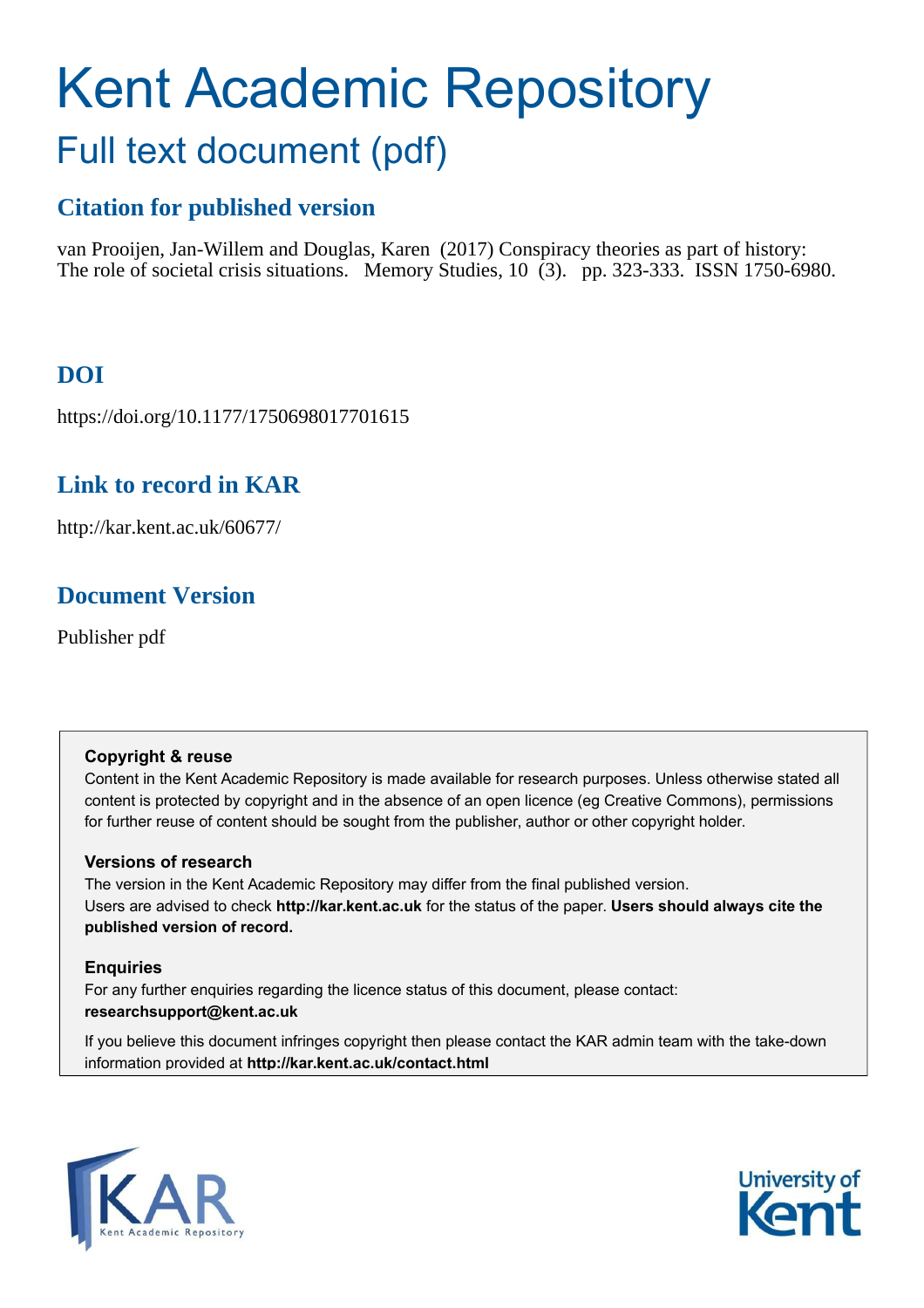

# **Conspiracy theories as part of history: The role of societal crisis situations**

Memory Studies 2017, Vol. 10(3) 323-333 © The Author(s) 2017



Reprints and permissions: [sagepub.co.uk/journalsPermissions.nav](https://uk.sagepub.com/en-gb/journals-permissions) [DOI: 10.1177/1750698017701615](http://doi.org/10.1177/1750698017701615) [journals.sagepub.com/home/mss](https://journals.sagepub.com/home/mss)



## **Jan-Willem van Prooijen**

VU Amsterdam, The Netherlands; The Netherlands Institute for the Study of Crime and Law Enforcement, The Netherlands

## **Karen M Douglas**

University of Kent, UK

#### **Abstract**

In the present contribution, we examine the link between societal crisis situations and belief in conspiracy theories. Contrary to common assumptions, belief in conspiracy theories has been prevalent throughout human history. We first illustrate historical incidents suggesting that societal crisis situations—defined as impactful and rapid societal change that calls established power structures, norms of conduct, or even the existence of specific people or groups into question—have stimulated belief in conspiracy theories. We then review the psychological literature to explain *why* this is the case. Evidence suggests that the aversive feelings that people experience when in crisis—fear, uncertainty, and the feeling of being out of control—stimulate a motivation to make sense of the situation, increasing the likelihood of perceiving conspiracies in social situations. We then explain that after being formed, conspiracy theories can become historical narratives that may spread through cultural transmission. We conclude that conspiracy theories originate particularly in crisis situations and may form the basis for how people subsequently remember and mentally represent a historical event.

#### **Keywords**

agency detection, conspiracy beliefs, control, pattern perception, uncertainty

## **Introduction**

People continuously experience substantial uncertainty and fear due to societal crisis situations, such as terrorist attacks, plane crashes, natural disasters, or war. While it is surprisingly difficult to provide an objective definition of "crisis" as a historical concept— as labeling an event as a "crisis" almost necessarily requires a subjective judgment, and the significance of an event to justify

**Corresponding author:**

Jan-Willem van Prooijen, Department of Experimental and Applied Psychology, VU Amsterdam, Van der Boechorstraat 1, 1081 BT Amsterdam, The Netherlands.

Email: [j.w.van.prooijen@vu.nl](mailto:j.w.van.prooijen@vu.nl)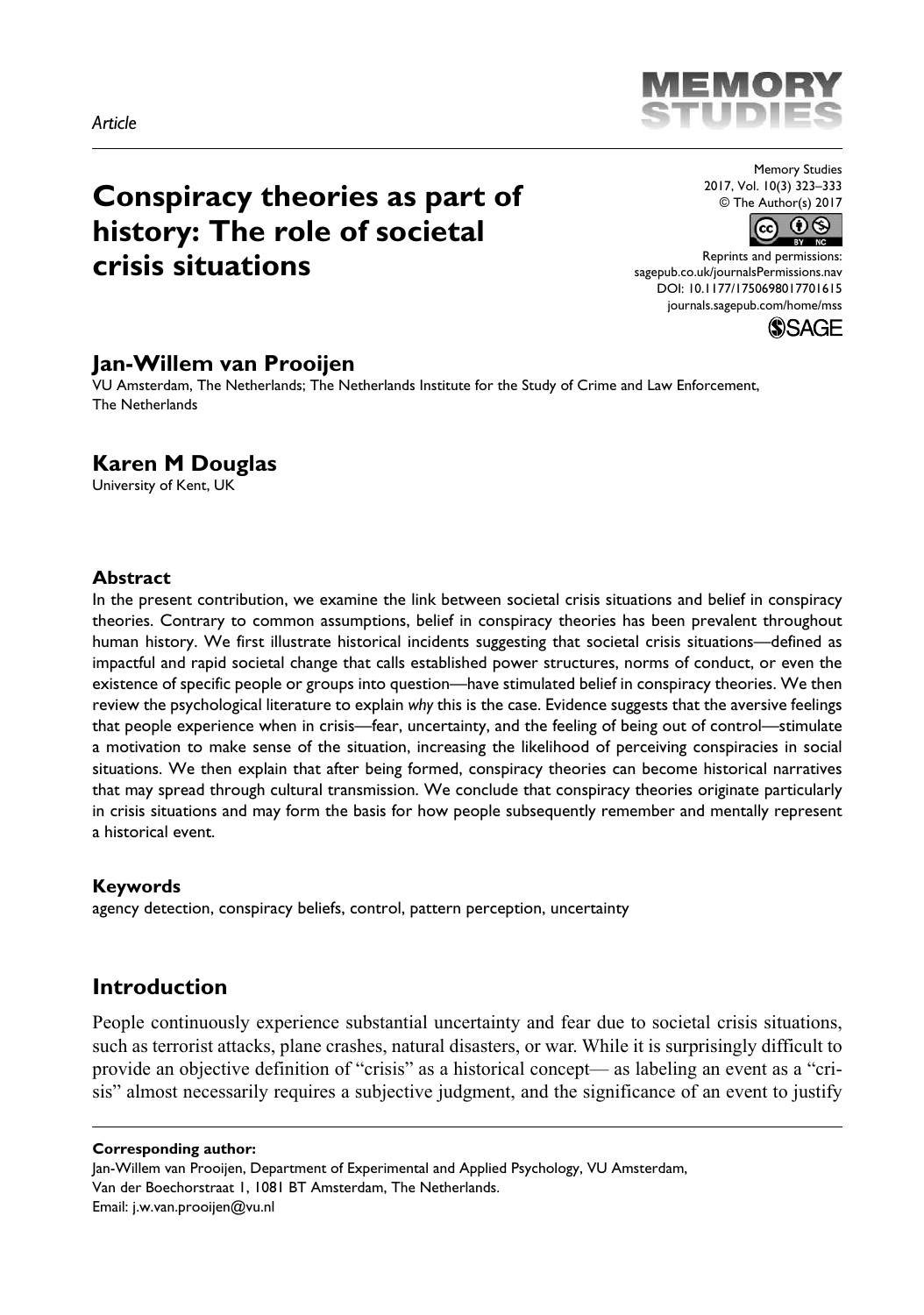that label often can only be evaluated in retrospect (Roitman, 2011)—in this contribution, we utilize a working definition of societal crisis as impactful and rapid societal change that calls existing power structures, norms of conduct, or even the existence of specific people or groups into question. Since people have a fundamental need to understand why events occurred, particularly in the case of negative or unexpected events (Brückmuller et al., this issue), crisis situations often elicit sense-making narratives among citizens that become part of their representations of history. Many of these narratives take the form of conspiracy theories, commonly defined as explanatory beliefs of how multiple actors meet in secret agreement in order to achieve a hidden goal that is widely considered to be unlawful or malevolent (Zonis and Joseph, 1994). Central to this definition is a group, or coalition, of powerful and evil-minded individuals, distinguishing conspiracy beliefs from other forms of belief (e.g. religion, paranormal belief, and superstition). While some conspiracy theories have turned out to be true (e.g. the Watergate and Iran–Contra scandals), most conspiracy theories in history have no evidence to support them (Pipes, 1997). Well-known examples of conspiracy theories as explanations of societal crises are allegations that the Central Intelligence Agency (CIA) was behind the assassination of President John Fitzgerald Kennedy (JFK) or that the Bush administration was involved in plotting the 9/11 terrorist attacks (Sunstein and Vermeule, 2009).

In the present contribution, we focus on the role that societal crisis situations play in people's tendency to believe in conspiracy theories and the implications of this for how people make sense of, and remember, past events. We specifically examine whether, and why, societal crisis situations stimulate belief in conspiracy theories. To do so, we integrate historical insights about crisis events that have taken place and stimulated conspiracy theories, with psychological insights about underlying mental processes leading to conspiracy beliefs. In the following, we first examine how prevalent conspiracy theories have been throughout history. Are conspiracy theories mainly a product of our modern, digital age, facilitated and perpetuated by Internet and social media? Or, have conspiracy theories been prevalent among citizens throughout history? As a second step, we provide examples in both near and distant history of how crisis situations were intimately connected to the appearance of, and widespread belief in, conspiracy theories. As a third step, we describe the underlying psychological dynamics of how crisis situations may stimulate belief in conspiracy theories. As a final step, we explain that once formed, conspiracy theories can stabilize into coherent narratives that influence how people remember, and think about, past events.

#### **Are conspiracy theories unique to our modern time?**

A common idea among lay people, journalists, and academics seems to be that we now live in an "age of conspiracism." To some extent, this assumption is understandable: Conspiracy theories can be found everywhere on the Internet, and statistics reveal that large portions of ordinary citizens endorse them for a wide range of topics (Oliver and Wood, 2014; Sunstein and Vermeule, 2009). As a consequence, both authors of this article are regularly approached by journalists who typically ask whether—or even downright assume that—conspiracy beliefs are "on the rise" in our current era. But is this actually true? What does the empirical evidence say about the prevalence of conspiracy thinking over time?

In an admirable and exceptionally labor-intensive research project, Uscinski and Parent (2014) randomly selected a total of 104,803 published letters that US citizens sent to the *New York Times* and the *Chicago Tribune* between 1890 and 2010. These researchers, and a team of trained assistants, coded the letters for conspiratorial content. Each era has its own crisis situations, of course, and accordingly the content of specific conspiracy theories varied substantially over time. But more interesting was the *prevalence* of conspiracy theories: The extent to which these letters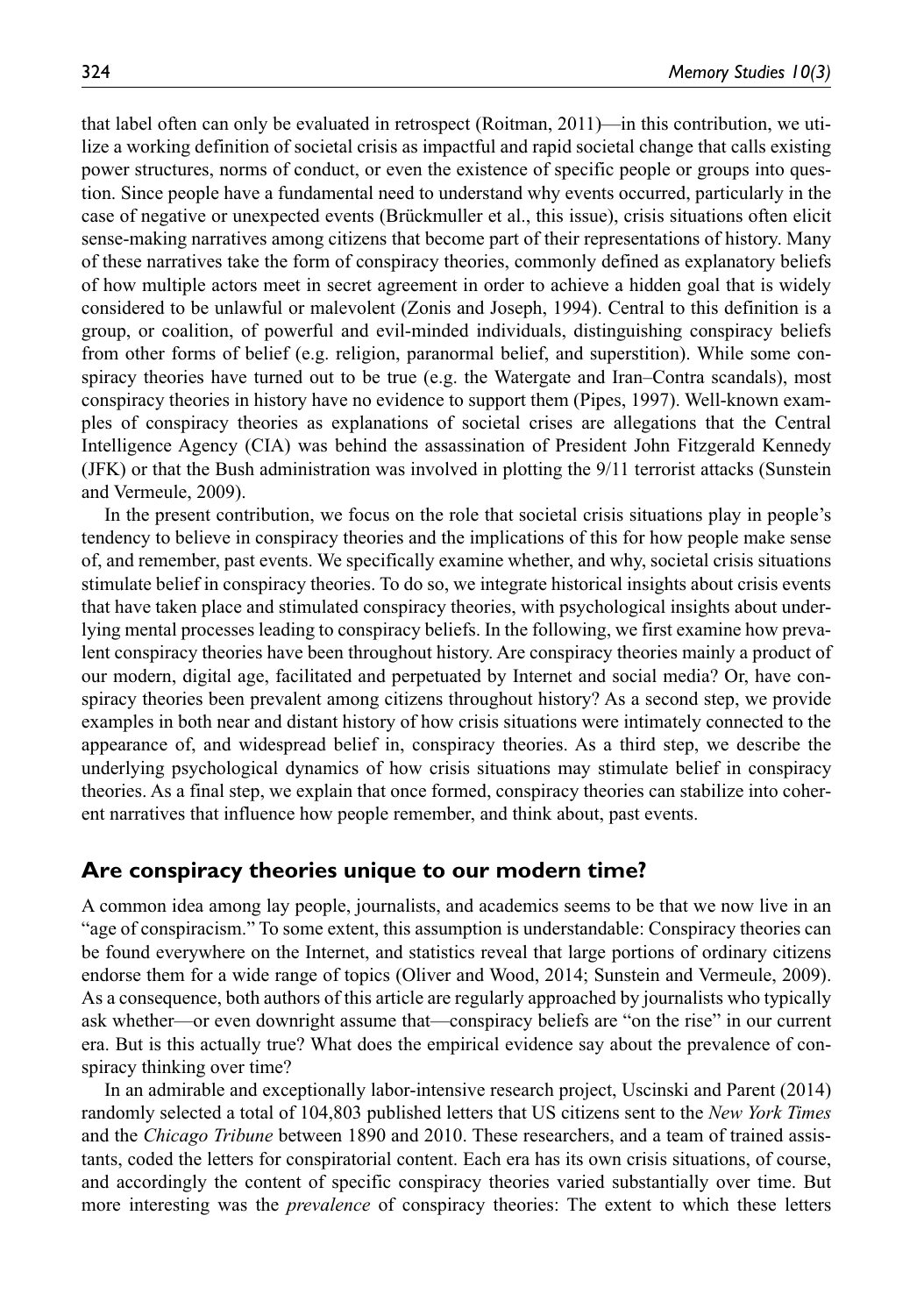contained conspiracy theories fluctuated but did not increase over time. If anything, there were two spikes in the data suggesting increased conspiratorial content; however, these spikes were not in the current decade. The first spike occurred shortly before the year 1900, at the height of the second industrial revolution—a period that was characterized by the rise of major companies, quick technological progress, and rapidly changing power structures. Such major societal change is a recipe for feelings of insecurity among citizens, particularly those who feel powerless or voiceless (Hofstadter, 1966). The second spike occurred during the late 1940s and the early 1950s—a period that marked the beginning of the Cold War. Many of the conspiracy theories that were ventilated during that period assumed an association between groups or institutions with communism (e.g. McCarthyism). The core conclusion that emerges from these data is that conspiracy theories have not increased over time, and if there ever has been an "age of conspiracism," it is not in the present decade. Uscinski and Parent reason that, insofar as the Internet plays a role in conspiracy theorizing, its role seems restricted to replacing other means of communication (e.g. word-of-mouth).

A comparable conclusion emerges from a study by Andeweg (2014), who studied how citizens feel about politicians, political parties, and democracy, within various European Union (EU) countries. His study specifically examined whether the trust that people have in politicians and political parties, and their satisfaction with the political system, has declined over time. The data on satisfaction with democracy range from 1974 to 2012, and the data on trust range from 1997 to 2012. The results suggest that although across EU member states political trust and satisfaction tend to be low, they are not declining. There have been within-country fluctuations throughout the years, but these fluctuations seem mostly due to specific historical events (e.g. economic recession vs prosperity) and do not reflect structural changes. Although Andeweg (2014) did not directly assess belief in conspiracy theories, measures of trust in, and satisfaction with, politicians have been found to closely predict such beliefs (Abalakina-Paap et al., 1999; Goertzel, 1994). Combined with Uscinski and Parent's (2014) data, these findings offer little evidence for the proposition that conspiracy theories are unique to our digital age.

Furthermore, there is also little evidence to support the idea that conspiracy theories are specific to Western cultures. Studies have revealed substantial conspiracy theorizing among citizens around the world, including Eastern Europe (Golec de Zavala and Cichocka, 2012), Asia (Mashuri and Zaduqisti, 2015; Swami, 2012), South Africa (Grebe and Nattrass, 2012), and the Middle East (Zonis and Joseph, 1994). A more plausible conclusion, therefore, is that a tendency to believe in conspiracy theories is part of human nature and that people have been susceptible to such beliefs throughout history. We propose a fluid, situational factor to predict such beliefs, namely, the presence versus absence of crisis situations. As each generation typically faces a range of societal crisis situations, such as revolutions, wars, economic recessions, terrorist attacks, and natural disasters, this would explain why conspiracy theorizing has been prevalent throughout history. Furthermore, while no research has yet studied cultural differences in conspiracy belief, our line of reasoning suggests that possible cultural differences are likely to be attributable to variations in the extent to which cultures experience uncertainty and fear (e.g. low- vs high-trust cultures).

#### **Historical crises and conspiracy theories**

Various major crisis events have taken place in recent history, and these events have inspired substantial conspiracy theorizing. Only recently, the world has seen economic and financial crises, which have been associated with various conspiracy theories (e.g. the theory that the financial crisis was caused by democratic bankers to get Obama elected in 2008). Furthermore, our world is facing a crisis pertaining to climate change, which has elicited a climate change denial movement, and conspiracy theories, suggesting that climate change is a hoax. Various wars were fought (e.g.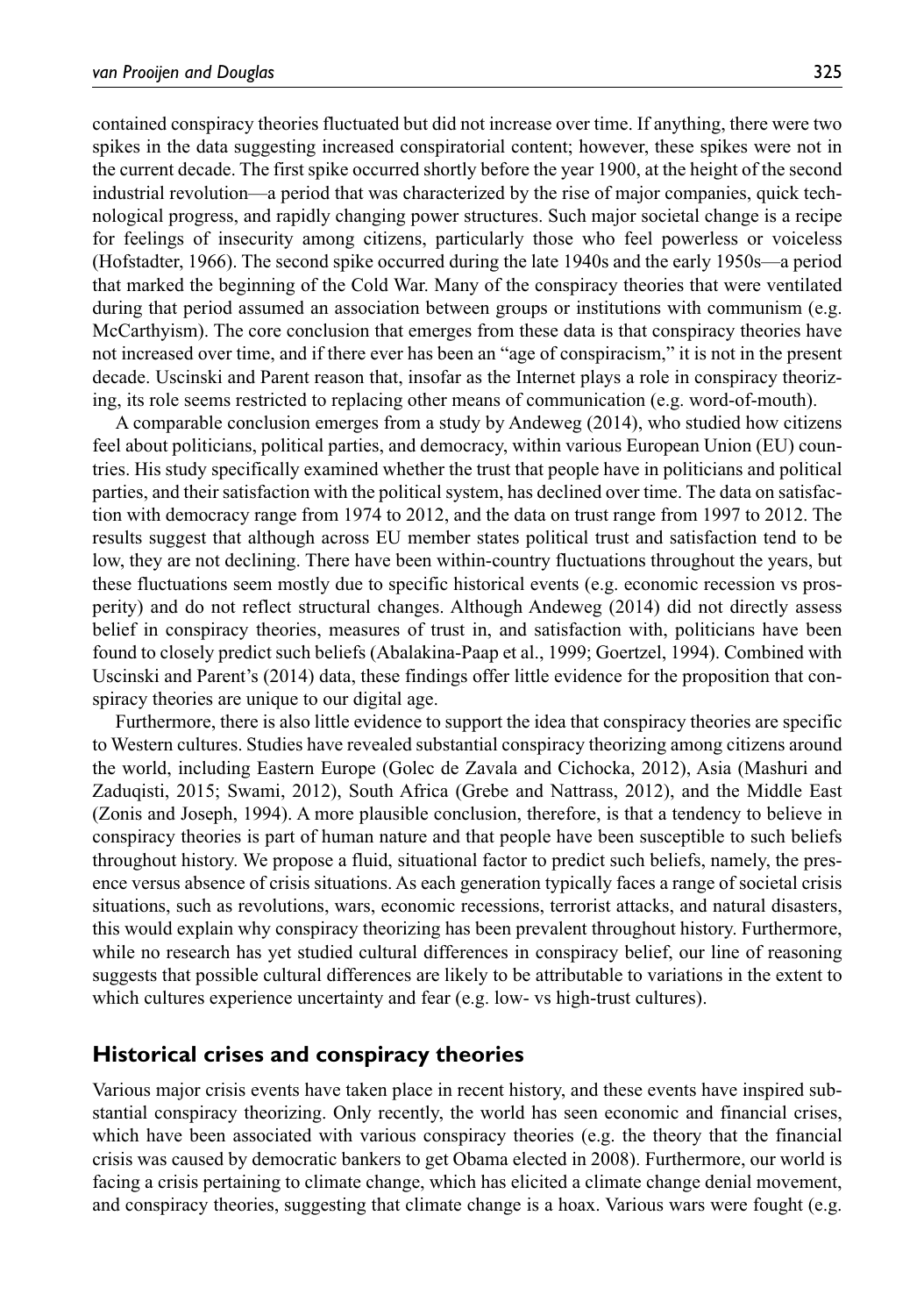Iraq and Afghanistan), and the motives to participate in these wars have been questioned in conspiracy theories, suggesting a prominent role of oil companies in secret political decision-making. Finally, the 9/11 terrorist attacks have produced conspiracy theories, suggesting that the attacks were an inside job or that the US government deliberately failed to prevent the attacks (Dunbar and Reagan, 2011). Thus, many crisis situations took place, and almost invariably, these crisis situations led large groups of citizens to embrace conspiracy theories.

While many conspiracy theories nowadays implicate governmental institutions (e.g. the CIA) or major companies (e.g. the pharmaceutical industry), various other societal groups have also frequently been implicated in conspiracy theories. One group that has often been accused of conspiracy formation is the Jewish population. Jewish conspiracy theories—suggesting, for instance, that there is a Jewish plot to achieve world domination—still fuel anti-Semitism in various parts of the world, such as Malaysia (Swami, 2012), Turkey (Nefes, 2015), and Poland (Golec de Zavala and Cichocka, 2012). Such conspiratorial anti-Semitism is a recurring issue throughout history. Back in the 1930s and 1940s, Jewish conspiracy theories were a major part of Hitler's speeches and a potent force in inspiring the Holocaust (Snyder, 2015). For instance, Hitler blamed the German defeat in World War I (WWI) on a Jewish conspiracy. Furthermore, he believed that Soviet communism was a Jewish conspiracy, a theory commonly referred to as "Judeo-Bolshevism." Somewhat ironically, Joseph Stalin entertained similar conspiracy theories, suggesting that the Jews were responsible for the rise of Nazism (for details on Jewish conspiracy theories shortly before and during World War II (WWII), see Pipes, 1997). Also in Medieval times, the European Jewish population was a target of conspiracy theorizing, including being blamed for setbacks during the Crusades and for causing disease epidemics, such as plague (Brotherton, 2015).

Even back in the Roman era, there are prominent examples of conspiracy theories, and these are typically connected to major crisis situations. During the year AD 64, the great fire of Rome erupted. Aided by the wind and the wooden construction of the houses, the fire lasted for almost a week, transforming Rome into an inferno. Once the fire stopped, most of Rome was destroyed. Many people died or were left homeless. Emperor Nero was out of town when the fire started, and he returned to Rome to organize help for the victims. Around the same time, however, conspiracy theories started to spread, which asserted that Nero and his associates deliberately started the fire in order to rebuild Rome according to his own vision. In addition, these conspiracy theories stated that Nero was singing while Rome was burning (for a more elaborate description, see Brotherton, 2015). Apparently, Nero was not amused when hearing about the conspiracy theories. In response, he came up with his own conspiracy theory, blaming the Christian community for initiating the fire and spreading the rumors—leading many Christians to be crucified or burned alive.<sup>1</sup>

One might reason that these examples are just anecdotes and think of examples of conspiracy theories that appear unconnected to a specific societal crisis (e.g. the moon landings and the government hiding evidence for intelligent extraterrestrial life). However, while these latter conspiracy theories do not emerge from an objectively "real" crisis, they do make assumptions of a powerful government that deceives citizens in a deliberate and highly ingenious fashion. Such conspiracy theories therefore still originate from subjective perceptions of a nation being in crisis. More important for the present purposes is that societal crisis situations almost invariably elicit conspiracy theories. These considerations suggest that conspiracy theories are initiated by the subjective thoughts and feelings that people have when confronted with societal crisis situations, such as a fire, a disease epidemic, a war, a plane crash, or a terrorist strike. In the following section, we examine the psychological literature to answer the question of why conspiracy theories emerge in such contexts.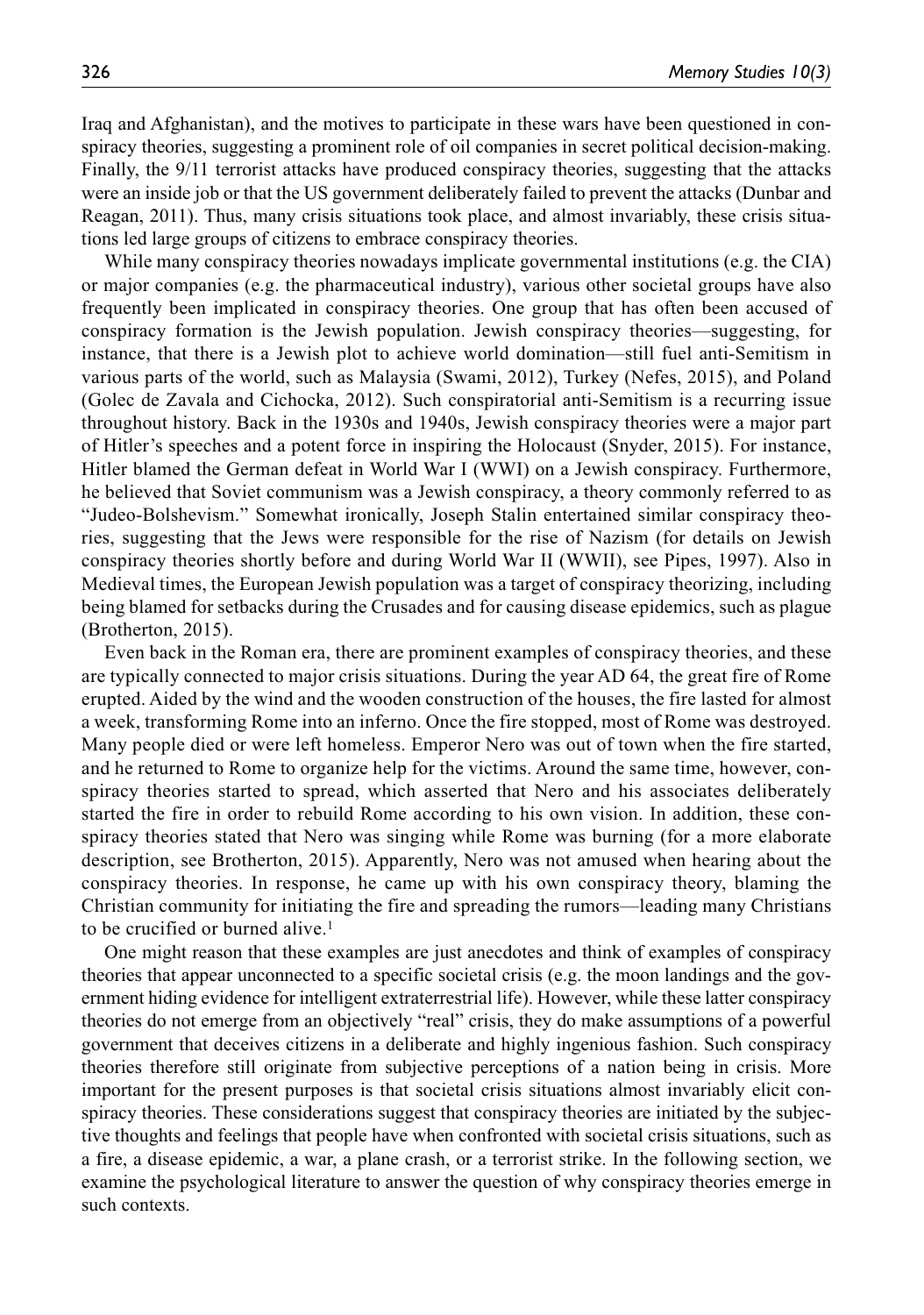#### **The psychology of conspiracy beliefs**

What psychological function does believing in conspiracy theories have for perceivers, and how is this relevant in crisis situations? Conspiracy theories provide people with simplified answers, specifically to questions of how a certain crisis situation emerged, and which societal actors can and cannot be trusted. These answers are highly relevant for how people cope with crisis situations. Crisis situations are likely to have the psychological effect on people that they become uncertain or feel that they cannot control their environment anymore. Conspiracy theories address these feelings by enabling precautionary actions to the alleged conspirators—leading to increased vigilance that may be useful in exposing, combating, or avoiding the conspiracy. Put differently, a conspiracy theory helps people to make sense of the world by specifying the causes of important events, which further helps them predict, and anticipate, the future. Hofstadter (1966) noted that conspiracy theories help people comprehend complex events that are difficult to understand otherwise, by attributing these events to a powerful and evil enemy group. More generally, a desire to make sense of the world is a core motive underlying belief in conspiracy theories (see also Bale, 2007). Such sensemaking is particularly likely to stimulate conspiracy beliefs in a social context that involves hostile or ideologically dissimilar outgroups. Such a competitive intergroup setting promotes a need to be vigilant, given that the powerful outgroup may cause more harm in the future, and conspiracy beliefs enable perceivers to estimate what the outgroup is capable of.

It has been noted that people's motivation to make sense of their environment increases when they feel that they are not in control of a situation or when they experience subjective feelings of uncertainty (Van den Bos, 2009). The psychological concepts of lacking control and experiencing subjective uncertainty are closely interrelated, and both describe the aversive experience of being in situations where it is unclear what the future may hold. Such experiences are threatening, as people have a basic need to experience a certain level of control over their environment and to know what to expect from that environment. Feelings of control and certainty enable people to effectively navigate the world by successfully seizing on opportunities, avoiding threats, and making good choices that contribute constructively to one's wellbeing. When people are anxious and uncertain, they seek to restore control through enhanced cognitive activity to increase comprehension of the situation that they find themselves in (see also Park, 2010). Put differently, when people experience such aversive feelings, they engage in increased sense-making activities in order to imbue a situation with meaning and purpose.

If belief in conspiracy theories is a way of making sense of a situation, it follows that such beliefs are increasingly likely to the extent that people experience uncertainty or a lack of control. This assertion would provide an explanation for why conspiracy theories emerge in societal crisis situations: People often experience such situations as uncontrollable, and hence, they are a cause of substantial uncertainty and anxiety among citizens. Moreover, it is often easy to connect societal crises to the purposeful misdeeds of hostile groups, making it likely that many citizens consider the possibility of secret conspiracy formation. In a seminal psychological experiment, one group of research participants read a scenario where a president was shot and killed. Another group of participants read the same scenario with one difference, namely, the assassin missed and the president survived. Subsequently, participants were asked to what extent they believed that a conspiratorial network was behind the attack: Was the assassination (attempt) the work of a lone wolf or of a conspiracy? Results revealed that when the president was killed, people were more likely to believe a conspiracy was behind the attack than when the president survived (McCauley and Jacques, 1979). Other studies found further support for such "consequence-cause matching" in conspiracy beliefs, referring to the idea that people are more likely to believe in conspiracy theories to the extent that the consequences of an event are more harmful. For instance, LeBoeuf and Norton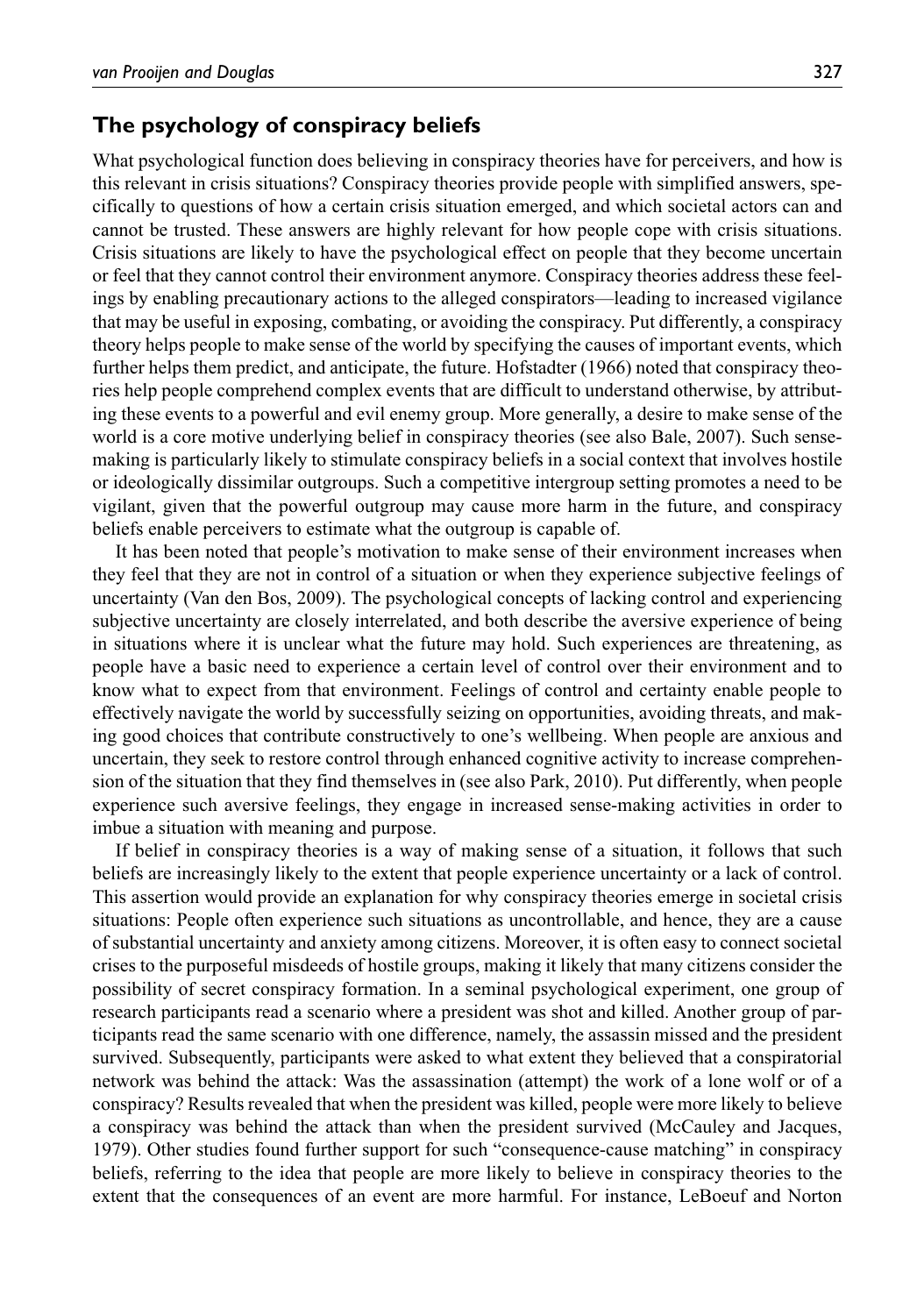(2012) found that a political assassination was more likely attributed to a conspiracy if it led to a war than if it did not lead to a war. Such consequence-cause matching in conspiracy beliefs is due to an increased motivation to make sense of the event (Van Prooijen and Van Dijk, 2014).

These studies suggest that specific impactful societal events—such as the assassination of a president—produce specific conspiracy theories (i.e. about the assassination). Feelings of uncertainty, and the fear of being out of control, also appear to predict a more general tendency to explain events that happen in the world through conspiracy theories, however, including conspiracy theories that are conceptually unrelated to the source of uncertainty (e.g. Kossowska and Bukowski, 2015). For instance, research suggests that people who have a relatively strong external locus of control—which is a structural tendency to attribute one's own successes and failures to factors that are out of one's own control—are more likely to report high levels of interpersonal mistrust, paranoia, and belief in conspiracy theories (Hamsher et al., 1968; Mirowsky and Ross, 1983). Likewise, people who feel powerless are more likely to believe in conspiracy theories (Abalakina-Paap et al., 1999; Imhoff and Bruder, 2014), as are people who strongly experience fear of death (Newheiser et al., 2011).

The above-mentioned findings are correlational, and hence, these studies do not reveal whether uncertainty causes conspiracy beliefs, or vice versa. In experimental psychological research, however, researchers have attempted to establish causality: Does the experience of lacking control, or subjective feelings of uncertainty, *increase* belief in conspiracy theories? To examine this question, various studies have attempted to induce these feelings in research participants. An example is a study by Whitson and Galinsky (2008), in which one group of research participants wrote down a past experience where they felt that they personally lacked control. Compared to other participants—who had written about a less threatening experience—these participants were subsequently more likely to believe in conspiracy theories that were unrelated to the out-of-control experience (for other illustrations, see Sullivan et al., 2010; Van Prooijen and Acker, 2015). Likewise, other studies asked participants to describe a situation in their life where they felt uncertain. Such an uncertainty induction subsequently increased belief in conspiracy theories about various societal issues, provided that the relevant authorities were considered immoral (Van Prooijen and Jostmann, 2013; see also Van Prooijen, 2016). Taken together, these findings suggest that lacking control, or subjective uncertainty, often increases people's tendency to believe in conspiracy theories.

The relationship between uncertainty and conspiracy beliefs has substantial implications for understanding how people psychologically cope with adversity in their everyday life. For instance, Crocker et al. (1999) investigated conspiracy beliefs among societal minority groups (i.e. African Americans). Their findings reveal that minority group members who face real problems—such as racial discrimination—are more likely than majority group members to attribute these problems to conspiracies. Furthermore, Van Prooijen and De Vries (2016) investigated organizational conspiracy beliefs: What factors predict whether or not employees suspect their managers of conspiring toward evil goals? Results of their study revealed that feelings of job insecurity—that is, uncertainty about whether one's job will continue to exist in the future—was a main predictor of such organizational conspiracy beliefs (see also Douglas and Leite, 2016, for studies on conspiracy beliefs in organizations). These findings underscore that in a variety of settings, subjectively experiencing uncertainty or powerlessness is a recipe for conspiracy beliefs.

While conspiracy beliefs are a response to anxiety and uncertainty, it is not a given that they actually help to reduce such feelings. In fact, research reveals that exposure to conspiracy theories *increases* feelings of powerlessness, which, in turn, leads to a variety of maladaptive behavioral intentions, such as withdrawal from politics, a decreased willingness to reduce one's carbon footprint (in response to climate conspiracy belief), and a decreased willingness to have a child vaccinated (in response to vaccine conspiracy beliefs; Jolley and Douglas, 2014a, 2014b; see also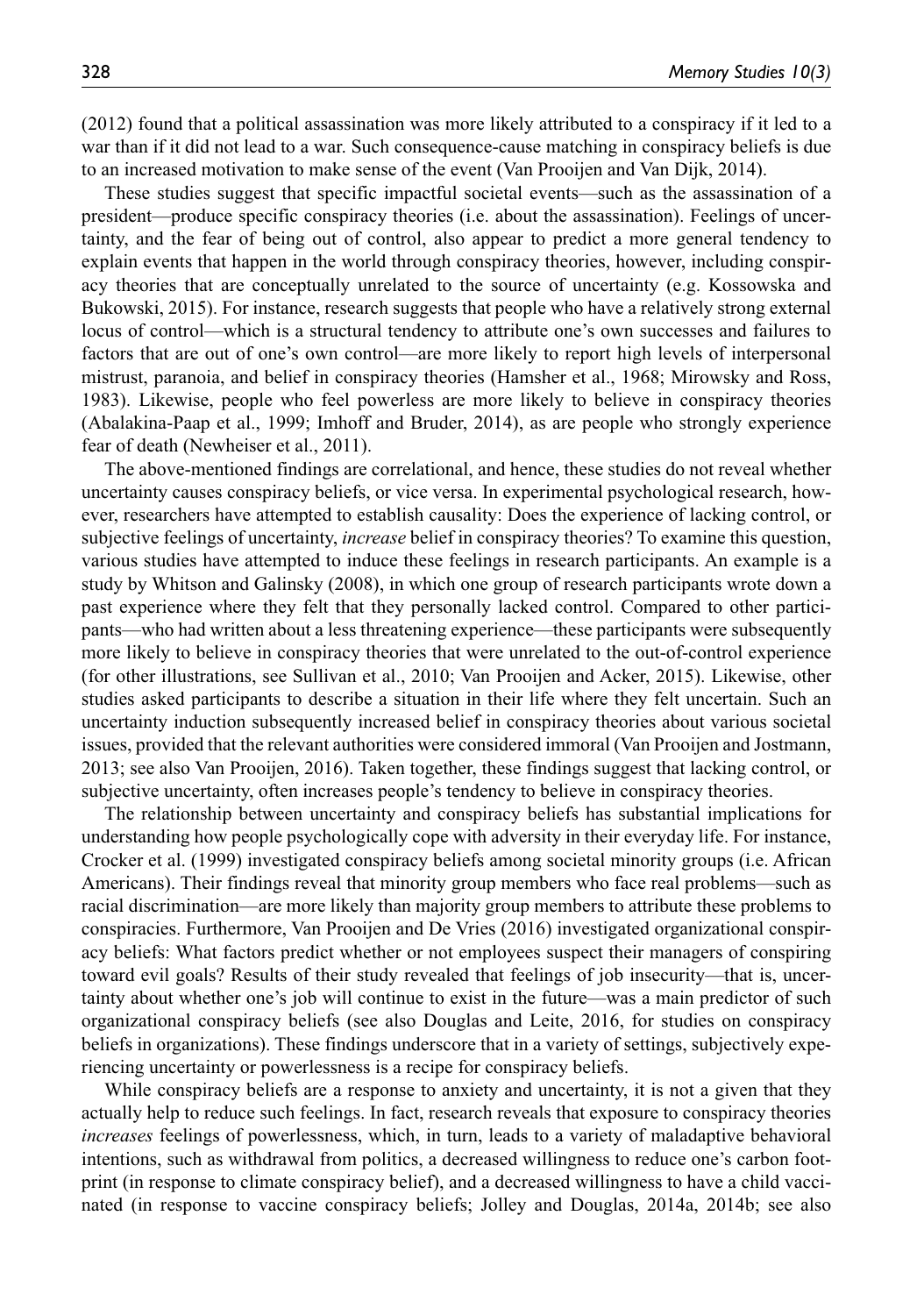Douglas and Sutton, 2015). Conspiracy theories also appear to influence people without their awareness (Douglas and Sutton, 2008). We speculate here that conspiracy theories are likely to have some psychological payoff for perceivers, for instance, by reassuring them that harmful incidents do not occur at random, thereby enabling them to prepare for the dangers entailed by the suspected conspiracy. At the same time, believing that the world is filled with evil conspiracies is likely to invoke a host of negative emotions, which may help explain why belief in one conspiracy theory stimulates belief in other conspiracy theories (Goertzel, 1994; Wood et al., 2012).

In sum, belief in conspiracy theories is intimately connected with feelings of fear, uncertainty, or being out of control, and it is likely that societal crisis situations often arouse such feelings in people. As such, these insights can explain why conspiracy theories flourish particularly in societal crisis situations. The main underlying process for this connection is that uncertainty stimulates a desire to make sense of one's social environment.

#### **Implications for historical narratives**

What are the implications of these psychological processes for how people remember and transmit information about past events? Here, we propose that while conspiracy theories may originate through the emotional processes of lacking control or feeling uncertain, at a relatively fast pace they can become coherent narratives that shape people's representations of history (see also Hilton and Liu, this issue). The feature of conspiracy theories that they summarize complex events into a simplified story—typically involving a powerful enemy group (i.e. the conspiracy) that deliberately organizes and carries out an evil plan— makes such theories ideally suited for cultural transmission as they are easily understood by lay people (see Bilewicz et al., this issue; Bruckmüller et al., this issue). It has been noted that people typically make sense of past events as "lay historians" who—unlike professional historians—rarely base their conclusions on direct historical sources. Instead, lay historians transmit historical narratives to others based on their imperfect memory, as well as on other imperfect sources of information such as folklore, novels, films, and the like (see Klein, 2013).

As a consequence, conspiracy theories may spread over time and become part of people's mental representations of important historical events, long after the feelings of uncertainty and fear that the events initially caused have dissipated. A case in point is the assassination of JFK on 22 November 1963 in Dallas, Texas. This event produced an instant shock in the United States and, indeed, in the entire world. For many people, the JFK assassination continues to be a "flashbulb memory," as they still know exactly where they were and what they were doing when they first heard the news (see also Luminet and Spijkerman, this issue). The event also gave rise to major conspiracy theories, making allegations that powerful groups such as the CIA, the KGB, Cuba, or organized crime were behind the assassination. Various polls suggest that ever since this event took place, the majority of US citizens have believed in one of the conspiracy theories about this event (Pipes, 1997).

Of particular interest for the present purposes is how the proportion of citizens that endorsed a JFK conspiracy theory has developed over time. Longitudinal Gallup polling revealed that, in the 3 years directly after the assassination, slightly more than 50% of US citizens believed that JFK had been murdered as part of a conspiracy (see Swift, 2013, for an overview of these Gallup polls). It stands to reason that, after these first few years, the uncertainty and fear that were caused by the Kennedy assassination had dissipated among the public. There were various other societal crises going on to worry about (e.g. the Vietnam War; substantial societal changes, such as those initiated by civil rights movements). Nevertheless, the proportion of citizens that believed in a JFK conspiracy theory gradually *increased* over the years, reaching a high of 81% in 1975. In the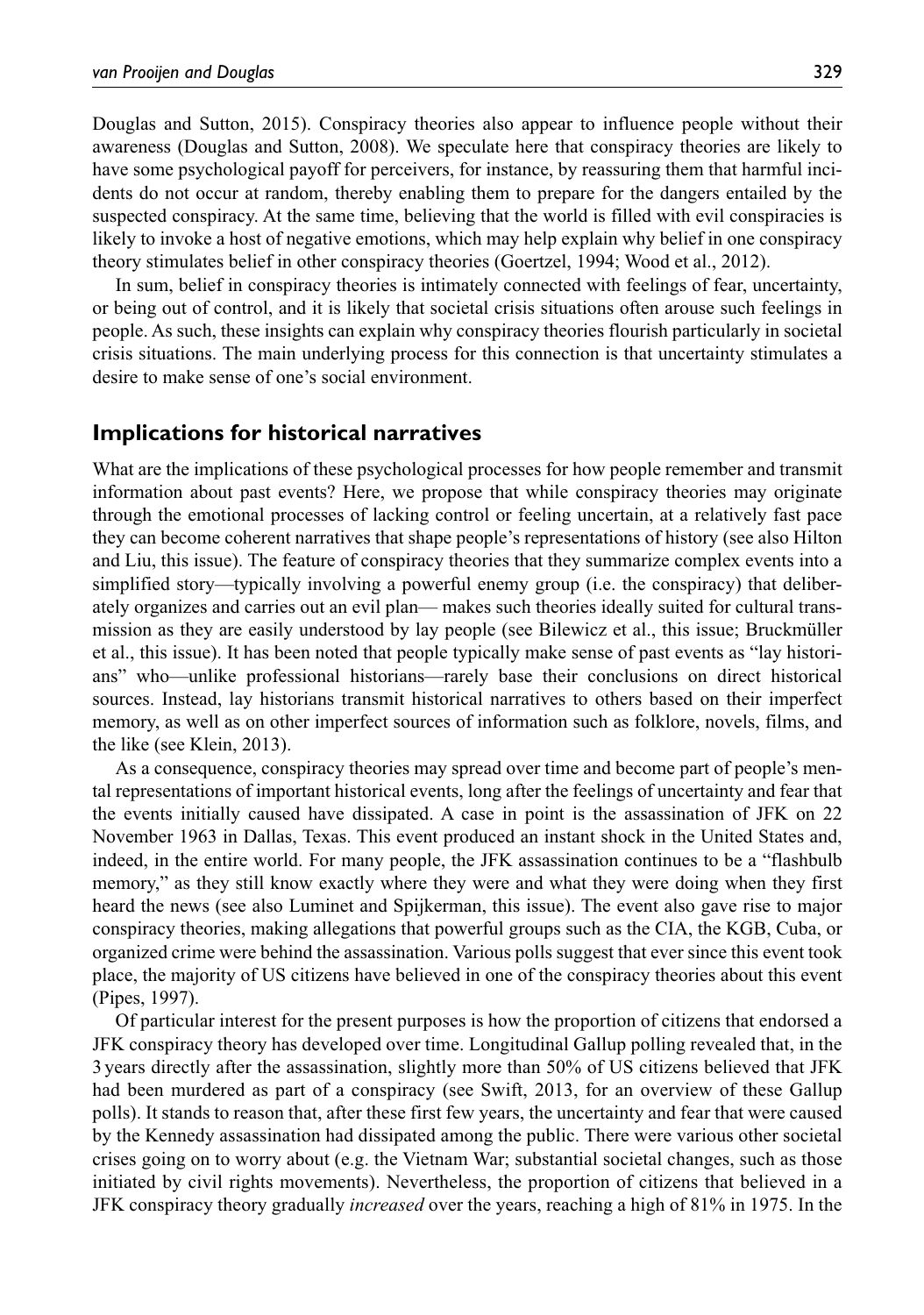following years, up until 2003, these proportions remained consistently above 70% and peaked again at 81% in the early 2000s. Only in recent years these numbers have started to decrease, although they are currently still above 60%—which is higher than directly after JFK assassination itself (Swift, 2013).

While uncertainty and fear may have contributed to the genesis of JFK conspiracy theories back in 1963, it is difficult to account for these numbers through these emotional processes. There has been variation in the number of crises throughout the past few decades that citizens encountered (e.g. economic recession vs prosperity; war vs peace), but this waxing and waning of societal crises are not visible in the Gallup figures (Swift, 2013). Furthermore, taking into account that the figures are very high also in recent years, it is quite likely that many people who were not even born in 1963 endorse a JFK conspiracy theory. Instead, we propose that conspiracy theories can become coherent historical narratives that are transmitted to future generations as if they were facts, even if the actual facts do not provide compelling evidence for the conspiracy theory. What starts as a psychological response to cope with distressing feelings can become part of people's representations of history.

Not all conspiracy theories make history this way, and in fact, the plausibility that people accord to certain conspiracy theories can also decrease over time as a function of new insights. For instance, it was common for citizens to believe that many young women conspired as witches with the Devil back in the seventeenth century, and this conspiracy theory in all likelihood emerged through similar processes as other conspiracy theories discussed in this article. Nevertheless, it is a safe guess that few modern European citizens would endorse such beliefs today (although comparable witchcraft conspiracy theories are still common in other parts of the world, for example, parts of Africa; West and Sanders, 2003). In a similar vein, we can only speculate as to how JFK conspiracy theories will develop in the future—particularly when the final classified documents about this incident are released to the public. Be that as it may, our conclusion is that while conspiracy theories are initially based on the emotional experiences associated with imminent crisis situations, they may soon after stabilize into coherent narratives that are part of how people remember the past.

#### **Concluding remarks**

This contribution sought to examine the relationship between societal crisis situations and belief in conspiracy theories. Building on an integration of historical observations with basic psychological research, we can draw the following conclusions. First, conspiracy theories are not unique to our current time or culture. People of all eras and cultures are likely to believe in conspiracy theories, provided that they are confronted with societal crisis situations. Second, this relationship between societal crisis situations and belief in conspiracy theories is attributable to feelings of fear, uncertainty, and being out of control. These feelings instigate sense-making processes that increase the likelihood that people perceive conspiracies in their social environment. Third, after being formed, conspiracy theories can become part of lay representations of history and are transmitted to new generations as coherent narratives even though people do not experience uncertainty about past crisis situations anymore. Taken together, these processes might explain why human history is replete with widespread belief in conspiracy theories.

#### **Acknowledgements**

This contribution is based on the work conducted within the framework of COST Action IS1205 "Social psychological dynamics of historical representations in the enlarged European Union."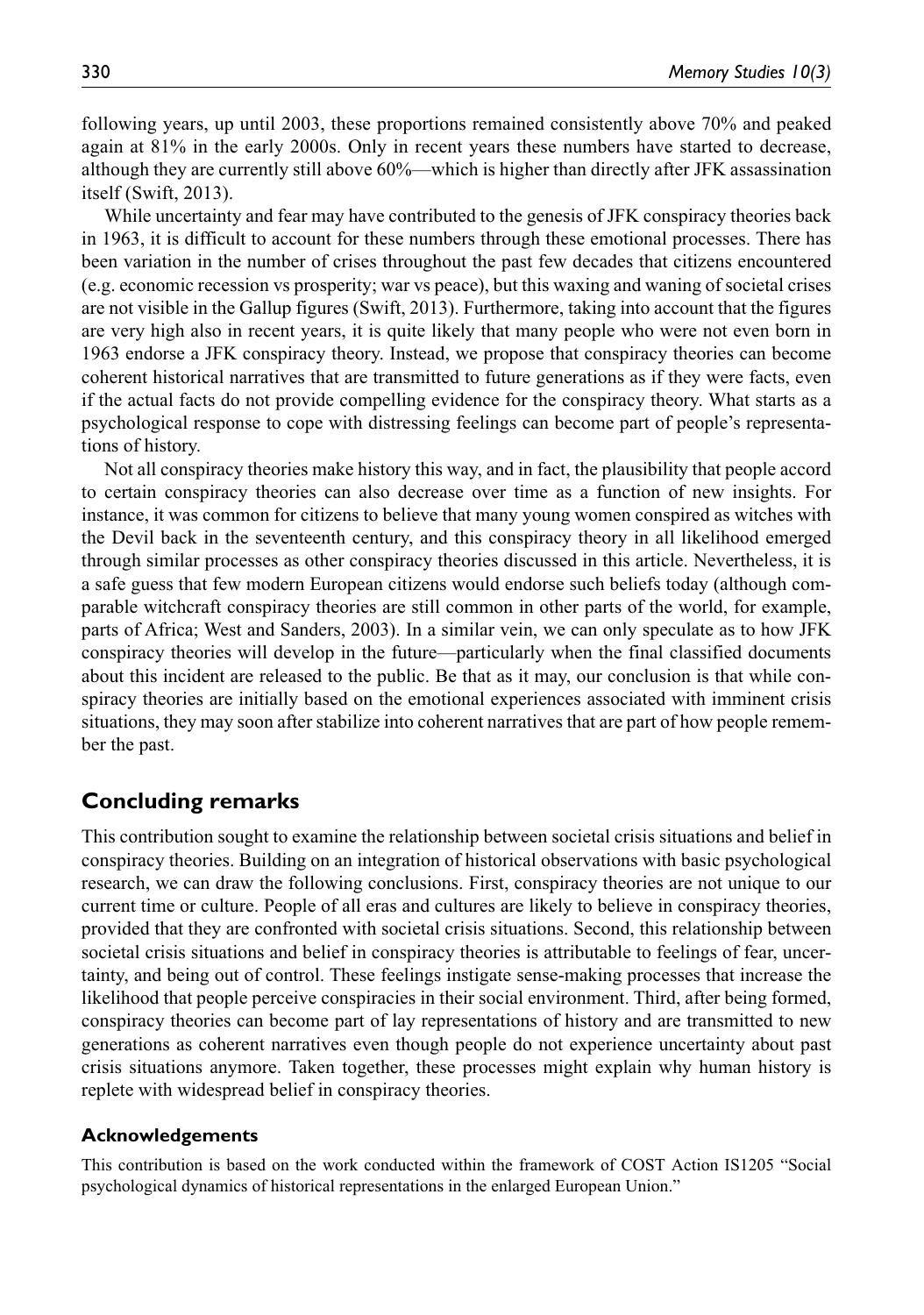#### **Note**

1. The original historical source reporting the fire of Rome, the Nero conspiracy theory, and Nero's reaction toward Christians is Tacitus (Annal XV, 38-44) and can be read at [http://mcadams.posc.mu.edu/txt/ah/](http://mcadams.posc.mu.edu/txt/ah/Tacitus/TacitusAnnals15.html) [Tacitus/TacitusAnnals15.html](http://mcadams.posc.mu.edu/txt/ah/Tacitus/TacitusAnnals15.html)

#### **References**

- Abalakina-Paap M, Stephan W, Craig T, et al. (1999) Beliefs in conspiracies. *Political Psychology* 20: 637– 647.
- Andeweg RB (2014) A growing confidence gap in politics? Data versus discourse. In: van Prooijen J-W and van Lange PAM (eds) *Power, Politics, and Paranoia: Why People are Suspicious of Their Leaders*. Cambridge: Cambridge University Press, pp. 176–198.
- Bale JM (2007) Political paranoia v. political realism: on distinguishing between bogus conspiracy theories and genuine conspiratorial politics. *Patterns of Prejudice* 41: 45–60.
- Bilewicz M, Witkowska M, Stefaniak A, et al. (2017) The lay historian explains intergroup behavior: examining the role of identification and cognitive structuring in ethnocentric historical attributions. *Memory Studies* 10(3): 310–322.
- Brotherton R (2015) *Suspicious Minds: Why We Believe Conspiracy Theories*. New York: Bloomsbury Sigma.
- Bruckmüller S, Hegarty P, Teigen KH, et al. (2017) When do past events require explanation? Insights from social psychology. *Memory Studies* 10(3): 261–273.
- Crocker J, Luhtanen R, Broadnax S, et al. (1999) Belief in U.S. government conspiracies against blacks among black and white college students: powerlessness or system blame? *Personality and Social Psychology Bulletin* 25: 941–953.
- Douglas KM and Leite AC (2016) Suspicion in the workplace: organizational conspiracy theories and workrelated outcomes. *British Journal of Psychology*. DOI: 10.1111/bjop.12212
- Douglas KM and Sutton RM (2008) The hidden impact of conspiracy theories: perceived and actual influence of theories surrounding the death of Princess Diana. *Journal of Social Psychology* 148: 210–222.
- Douglas KM and Sutton RM (2015) Climate change: why the conspiracy theories are dangerous. *Bulletin of the Atomic Scientists* 71: 98–106.
- Dunbar D and Reagan B (2011) *Debunking 9/11 Myths: Why Conspiracy Theories Can't Stand Up to the Facts*. New York: Hearst Books.
- Goertzel T (1994) Belief in conspiracy theories. *Political Psychology* 15: 733–744.
- Golec de Zavala A and Cichocka A (2012) Collective narcissism and anti-semitism in Poland. *Group Processes and Intergroup Relations* 15: 213–229.
- Grebe E and Nattrass N (2012) AIDS conspiracy beliefs and unsafe sex in Cape Town. *AIDS Behavior* 16: 761–773.
- Hamsher JH, Geller JD and Rotter JB (1968) Interpersonal trust, internal-external control, and the Warren Commission Report. *Journal of Personality and Social Psychology* 9: 210–215.
- Hilton D and Liu J (2017) History as a narrative of the people: from function to structure andcontent. *Memory Studies* 10(3): 297–309.
- Hofstadter R (1966) The paranoid style in American politics. In: Hofstadter R (ed.) *The Paranoid Style in American Politics and Other Essays*. New York: Knopf, pp. 3–40.
- Imhoff R and Bruder M (2014) Speaking (un-)truth to power: conspiracy mentality as a generalized political attitude. *European Journal of Personality* 28: 25–43.
- Jolley D and Douglas KM (2014a) The effects of anti-vaccine conspiracy theories on vaccination intentions. *PLoS ONE* 9: e89177.
- Jolley D and Douglas KM (2014b) The social consequences of conspiracism: exposure to conspiracy theories decreases intentions to engage in politics and to reduce one's carbon footprints. *British Journal of Psychology* 105: 35–56.
- Klein O (2013) The lay historian: how ordinary people think about history. In: Cabecinhas R and Abadia L (eds) *Narratives and Social Memory: Theoretical and Methodological Approaches*. Braga: University of Minho, pp. 25–45.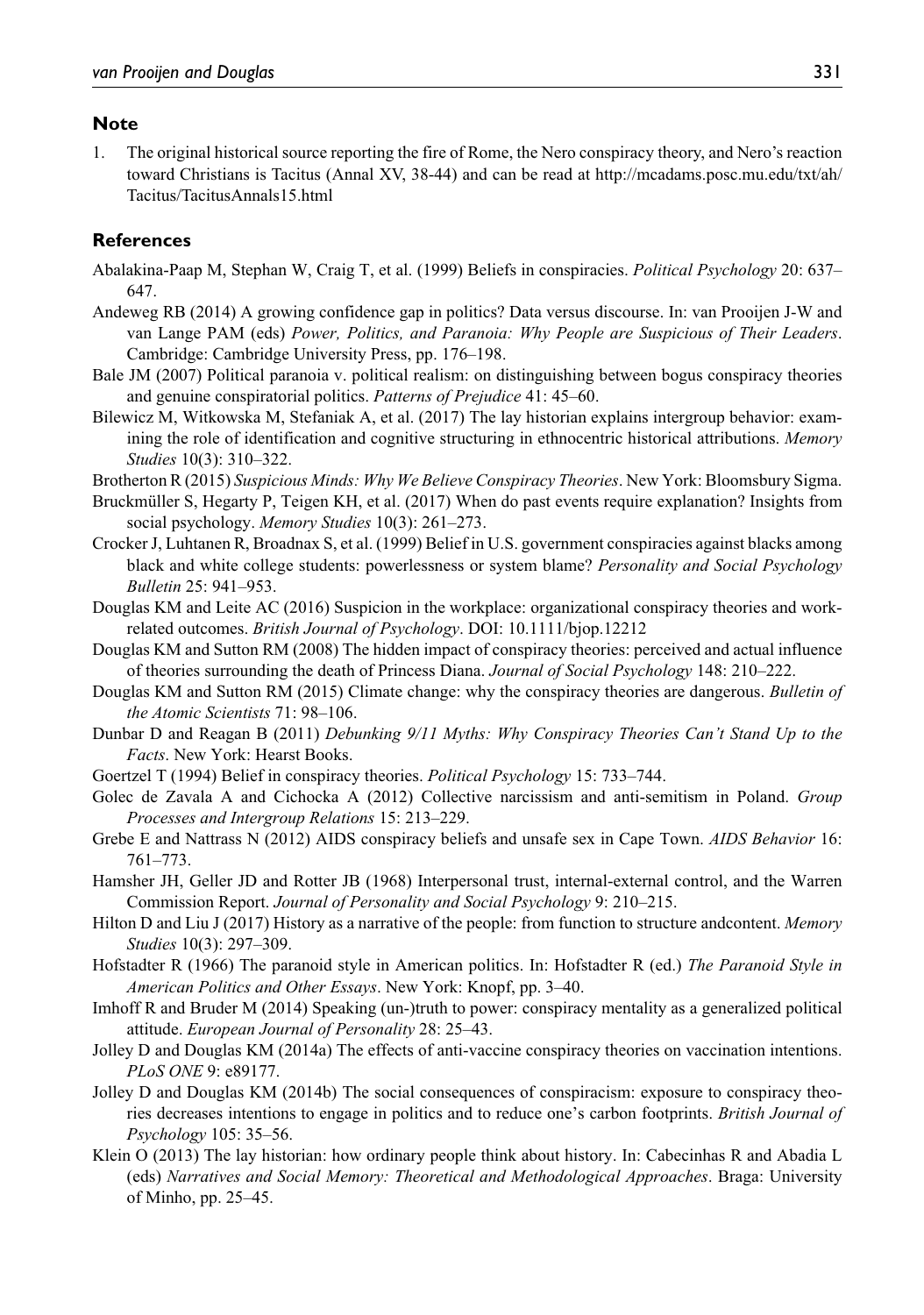- Kossowska M and Bukowski M (2015) Motivated roots of conspiracies: the role of certainty and control motives in conspiracy thinking. In: Bilewicz M, Cichocka A and Soral W (eds) *The Psychology of Conspiracy*. East-Sussex: Routledge, pp. 145–161.
- LeBoeuf RA and Norton MI (2012) Consequence-cause matching: looking to the consequences of events to infer their causes. *Journal of Consumer Research* 39: 128–141.
- Luminet O and Spijkerman R (2017) '11 November 1918, an exceptional day!': Flashbulb memories of the World War I Armistice in Belgium from a psychological and a historical perspective. *Memory Studies* 10(3): 347–362.
- McCauley C and Jacques S (1979) The popularity of conspiracy theories of presidential assassination: a Bayesian analysis. *Journal of Personality and Social Psychology* 37: 637–644.
- Mashuri A and Zaduqisti E (2015) The effect of intergroup threat and social identity salience on the belief in conspiracy theories over terrorism in Indonesia: collective angst as a mediator. *International Journal of Psychological Research* 8: 24–35.
- Mirowsky J and Ross CE (1983) Paranoia and the structure of powerlessness. *American Sociological Review* 48: 228–239.
- Nefes TS (2015) Scrutinizing impacts of conspiracy theories on readers' political views: a rational choice perspective on anti-semitic rhetoric in Turkey. *British Journal of Sociology* 3: 557–575.
- Newheiser A-K, Farias M and Tausch N (2011) The functional nature of conspiracy beliefs: examining the underpinnings of belief in the *Da Vinci Code* conspiracy. *Personality and Individual Differences* 51: 1007–1011.
- Oliver JE and Wood T (2014) Medical conspiracy theories and health behaviors in the United States. *JAMA Internal Medicine* 174: 817–818.
- Park CL (2010) Making sense of the meaning literature: an integrative review of meaning making and its effects on adjustment to stressful life events. *Psychological Bulletin* 136: 257–301.
- Pipes D (1997) *Conspiracy: How the Paranoid Style Flourishes and Where It Comes From*. New York: Simon & Schuster.
- Roitman J (2011) Crisis. In: *Political Concepts: A critical lexicon*. Available at: [http://www.politicalconcepts.](http://www.politicalconcepts.org/issue1/crisis/) [org/issue1/crisis/](http://www.politicalconcepts.org/issue1/crisis/)
- Snyder T (2015) *Black Earth: The Holocaust as History and Warning*. London: Bodley Head.
- Sullivan D, Landau MJ and Rothschild ZK (2010) An existential function of enemyship: evidence that people attribute influence to personal and political enemies to compensate for threats to control. *Journal of Personality and Social Psychology* 98: 434–449.
- Sunstein CR and Vermeule A (2009) Conspiracy theories: causes and cures. *Journal of Political Philosophy* 17: 202–227.
- Swami V (2012) Social psychological origins of conspiracy theories: the case of the Jewish conspiracy theory in Malaysia. *Frontiers in Psychology* 3: 1–9.
- Swift (2013) Majority in US still believe JFK killed in a conspiracy. Available at: [http://www.gallup.com/](http://www.gallup.com/poll/165893/majority-believe-jfk-killed-conspiracy.aspx) [poll/165893/majority-believe-jfk-killed-conspiracy.aspx](http://www.gallup.com/poll/165893/majority-believe-jfk-killed-conspiracy.aspx) (accessed 15 November 2013).
- Uscinski JE and Parent JM (2014) *American Conspiracy Theories*. New York: Oxford University Press.
- Van den Bos K (2009) Making sense of life: the existential self trying to deal with personal uncertainty. *Psychological Inquiry* 20: 197–217.
- Van Prooijen J-W (2016) Sometimes inclusion breeds suspicion: self-uncertainty and belongingness predict belief in conspiracy theories. *European Journal of Social Psychology* 46: 267–279.
- Van Prooijen J-W and Acker M (2015) The influence of control on belief in conspiracy theories: conceptual and applied extensions. *Applied Cognitive Psychology* 29: 753–761.
- Van Prooijen J-W and De Vries RE (2016) Organizational conspiracy beliefs: implications for leadership styles and employee outcomes. *Journal of Business and Psychology* 31: 479–491.
- Van Prooijen J-W and Jostmann NB (2013) Belief in conspiracy theories: the influence of uncertainty and perceived morality. *European Journal of Social Psychology* 43: 109–115.
- Van Prooijen J-W and Van Dijk E (2014) When consequence size predicts belief in conspiracy theories: the moderating role of perspective taking. *Journal of Experimental Social Psychology* 55: 63–73.